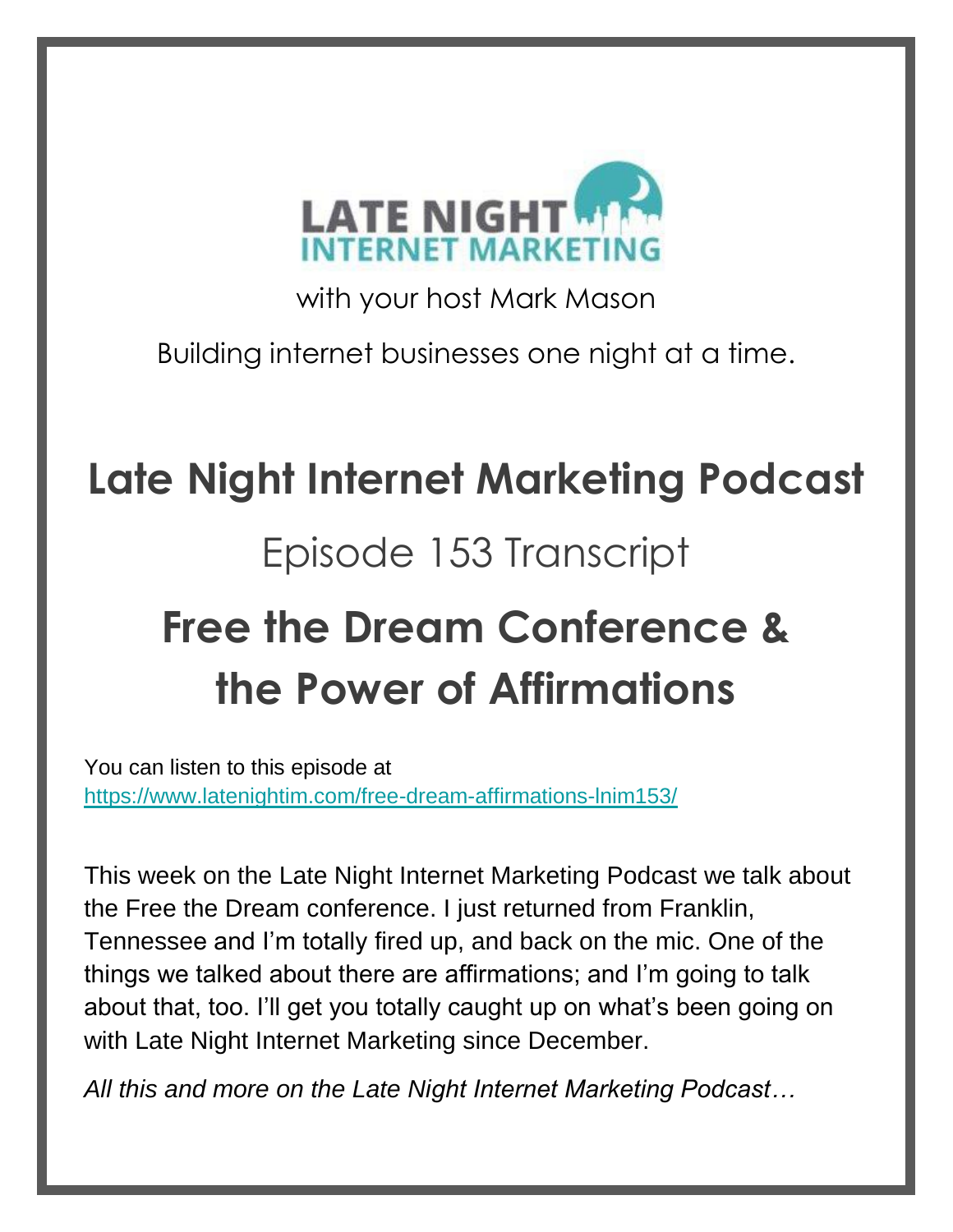

I'm back on the mic and talking to you about how to start, run, grow, take to the next level and go crazy with your online business. You haven't heard from me in a while. If this is your first time listening, welcome.

This episode is going to be a little bit of a getting caught back up episode. My intention is to rock and roll again on a weekly basis. For that matter, I want to give a shout out to all of the people out there in the [Late Night Internet Marketing Facebook community](https://www.facebook.com/groups/1616044861745701/) that have asked me to get off my duff and bring the podcast back, get things going again. It's people like Danny Mullen, Phil Zito, and you guys know who you are. Thank you so much for all the encouragement. The podcast is back.

One of my favorite things to do on the podcast, and one of the things that keeps me going, is to talk about the things that you guys want to hear about. So, if there is something that you want to hear about, I want you to send email to [feedback@latenightim.com.](mailto:feedback@latenightim.com) I will answer all of those emails. Even if it's a question that is specific to you, chances are if you have that question that a lot of other listeners have exactly the same question. We can anonymize it, make it generic, and create show material around that. Together with your input and my crazy answer, we can try to help a lot of people. I'd really love that. I want to hear from you, I want to know what you're up to, and I want to help you with your online business.

As I mentioned at the top of the show, I just got back from quite possibly the most amazing weekend experience I've ever had. It was certainly the most amazing conference experience that I've ever had.

1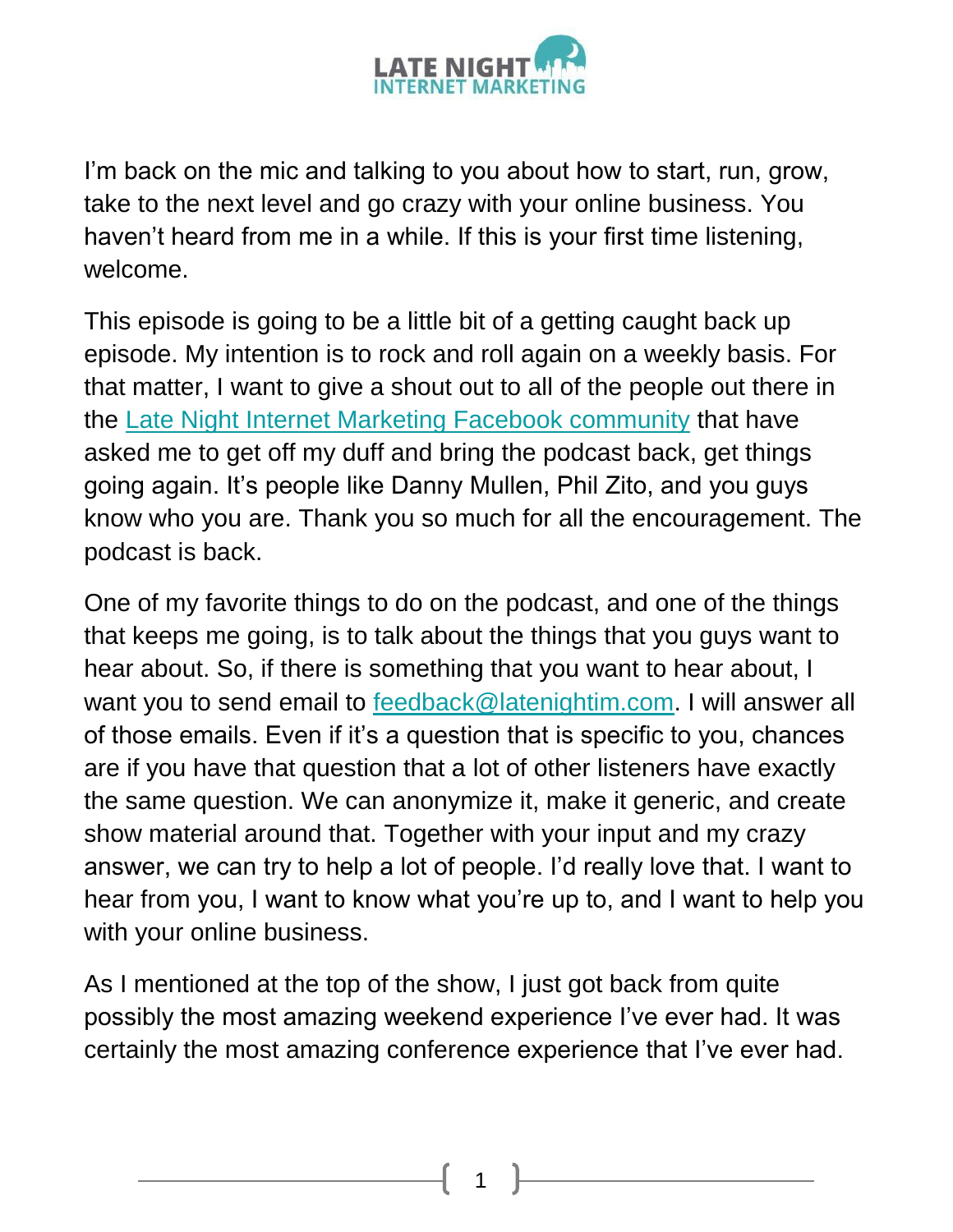

That was the fact that I had the privilege to attend the inaugural first ever Free the Dream conference in Franklin, Tennessee.

For those of you that follow my buddy Cliff Ravenscraft online, you know all about Free the Dream. He's been talking about it, it's been a dream of his for years. He was actually able to finally realize that dream last weekend in Franklin, Tennessee.

I have to tell you that this conference had a profound impact on me. I got to hang out with a lot of people that I know; people like Dan Miller, Aaron Walker, Cliff and his family, Cliff's kids who I have gotten to love, and people from the Late Night Internet Marketing community were there, P.J. Jonas from **Goat Milk Stuff** who I've known for years was there, and on and on. It was really quite an exciting time. I got to spend a lot of time with Phil Zito talking to him about his business. There were some really neat people there and I talked to as many of them as I possibly could.

There was almost 100 people there. They were all there because in one way or another they are interested in realizing whatever dream it is that they have. They're probably not too much different than you. If you're listening to this podcast, you have some kind of dream. Most of us do. In fact, it turns out most of us have bunches of dreams.

One of the exercises that Cliff took this entire group through was just a brainstorming exercise of what are all the things that you wish you had, all the things you wish you had accomplished, all the material things that you wish you had, all of the goals that you have for things you'd like to do, whether that's helping other people or whatever it is. He challenged everyone to write down to 25 of those in a very quick timeframe, two or three minutes. Then through the process of the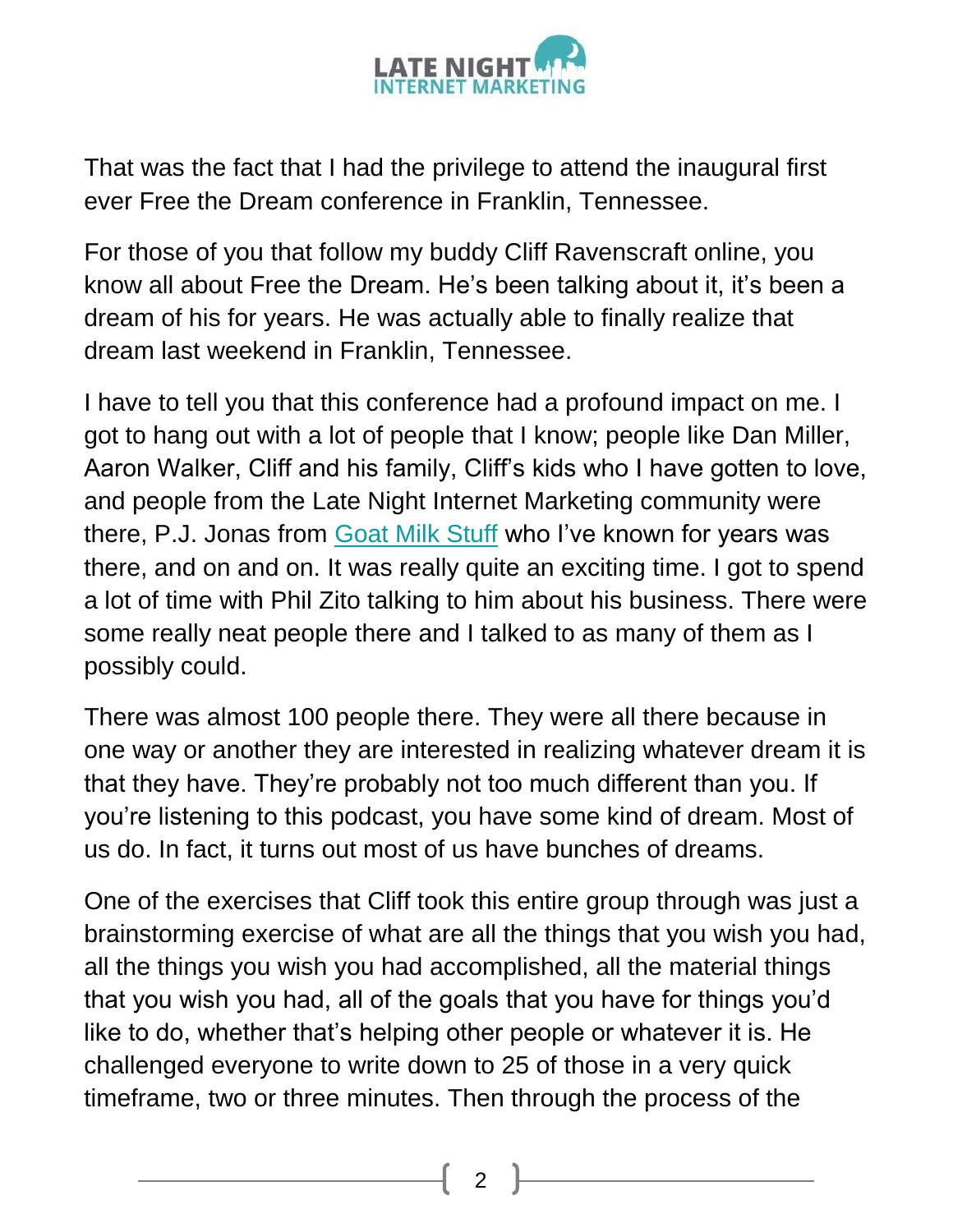

weekend he taught people what was preventing them from attaining their dreams, what the psychology of attaining dreams looks like, and then broke it down for everyone and taught people how to achieve their dreams and gave them some very detailed things to go off and work on. It was quite amazing. The breakthroughs that people had were quite unbelievable. People in tears just finally realizing that there was a path that they could get on and get to the place that they needed to be. It was an amazing weekend experience.

I was so proud to call Cliff my friend, because not only was he eating his own dog food, he has used these techniques to achieve one of his dreams, which was to hold a conference like this, but he and Stephanie, and even his kids, just poured themselves into this room full of people in Franklin, Tennessee with the legitimate wish for all of those people that they achieve their dreams, and gave them really practical advice on how to do that.

We'll be talking about that some, because how silly would it be for me having all this great access to Cliff not to use some of these techniques. One of the techniques that I want to talk to you about a little bit later in the show is this idea of affirmations. It's one of the things that Cliff really believes in. We're going to talk about that later. Some people think it's foo-foo rah-rah stuff, some people think it really helps. We're going to break all of that down and I want to talk to you a little bit about what my research on affirmations tells me and what I'm going to be doing between now and the end of the year to put these affirmation type ideas to the test.

Before we do that, I'd like to talk to you a little bit about what's been going on around the Late Night Internet Marketing scene. As we hit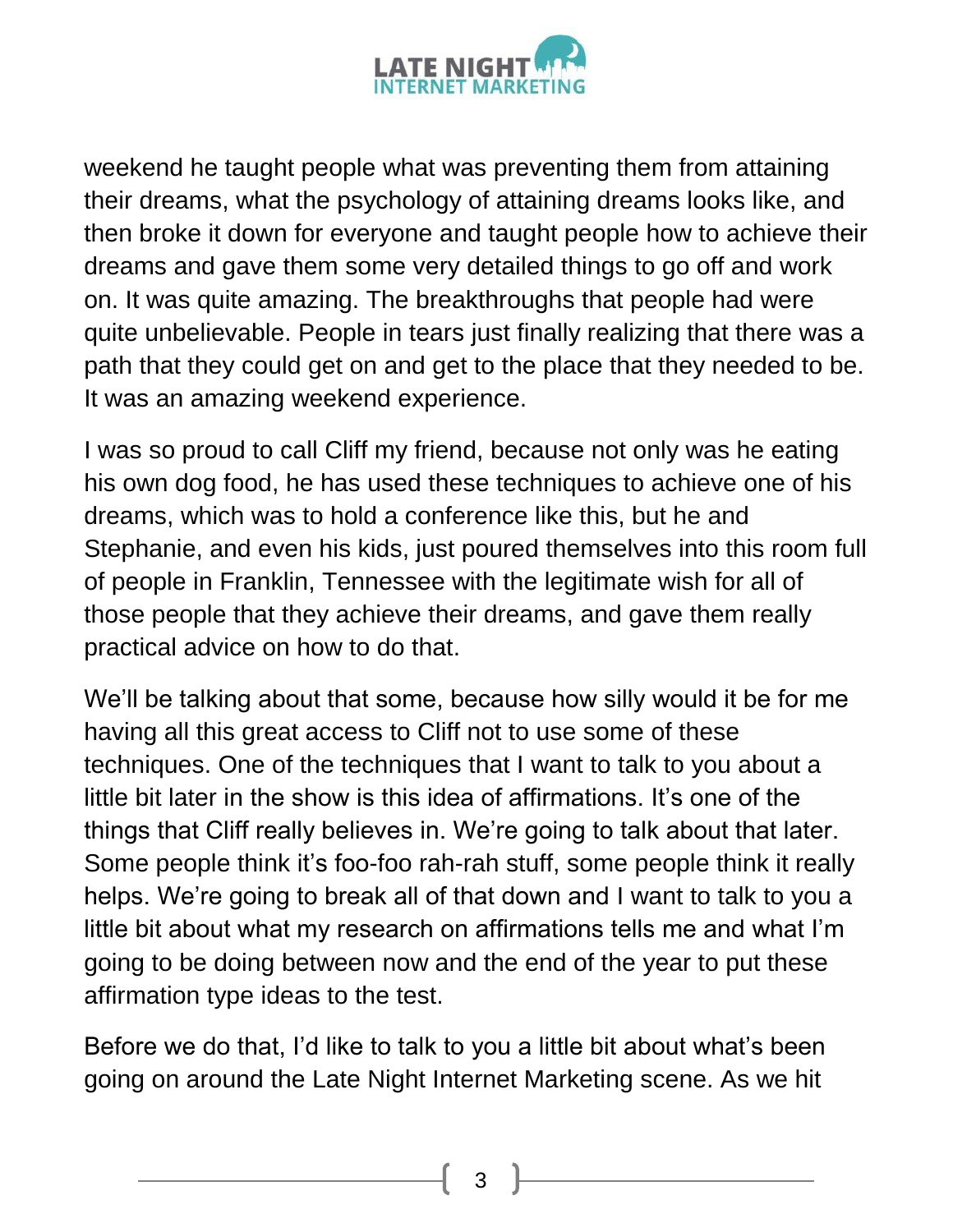

reset on the show, I'd like to talk to you about what has been going on…

One thing that's been going on is I've been working with the guys in the Green Room Mastermind to redefine the purpose of the Late Night Internet Marketing brand. What is it really about? What is it that I really want to accomplish?

I think it's clear to me that from where I sit the thing that I really like to do is help people find some measure of success. The place where I'm strongest because of the way my time is allocated, I can't do a ton of one-on-one consulting because of the way my time constraints are. I'd like to do that, but it's hard for me to do that. In fact, I did a little bit of one-on-one consulting in side meetings at the Free the Dream conference and that was totally awesome. I really enjoyed that.

I think what I'm really good at is helping people get started and unstuck as they try to build new businesses on the side. Most people that listen to the show either have a day job or they've recently quit and they're trying to grow. In that sort of trip from \$0 a year to \$100,000 a year, there are a lot of things I can do to help. The very first thing that I can do to help, and the question that I get the most is, "How do I get started?"

I'm going to be building some new tools between now and Christmas to help people get started. I'm going to build a free course that teaches people that are absolutely brand new to internet marketing what it is and what their choices are. That's a question that I get all the time. "I heard that you can make money on the internet, but I don't know anything about that. Where do I start?" I want to provide the definitive free resource for that in the form of a video course.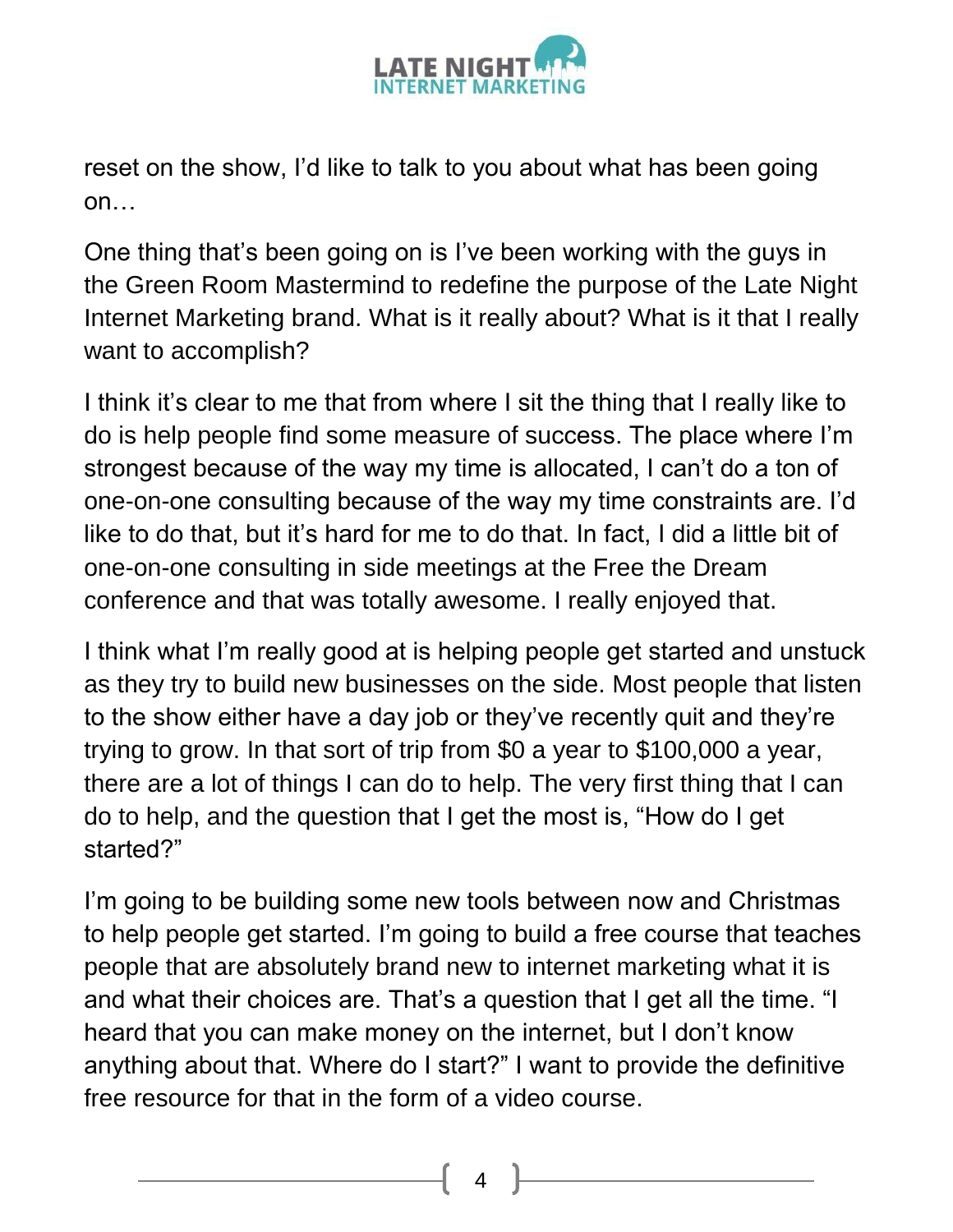

Since this is a show about internet marketing, I'll just tell you that that is going to be the primary lead magnet for the Late Night Internet Marketing funnel, which will drive people to the affiliate marketing course that I've been working on (on and off) for years. I'm finally going to finish that.

I also want to do a course on this new thing that I've been working on, which is selling on Amazon. We're going to be talking about that a lot, too. That's very exciting. I know many of you are interested in Amazon. I've sold tens of thousands of dollars worth of stuff on Amazon now, it's one of the things that I've been working on while I've been not recording the show. I think that is truly one of the places where people who are just getting started online can make money. I think that is a business that is startable. That's something that we're going to start talking about.

Now my position is sort of that two of the things that I want to teach right out of the gate are affiliate marketing and building a business on Amazon. In a future episode we're going to talk about what kind of business on Amazon, there are a lot of things to consider there.

That's sort of the plan. I'm going to be talking to you guys about it as I go. I'm back, I'm really glad to be back. If this is your first time listening to the show, welcome. There are 152 shows before this and you're welcome to go to the back catalog.

A lot of other things have been going on while I've been gone as well, including migrating podcast hosts and migrating web hosts for the show. If you see things that are broken, let me know and send a ticket to [support@latenightim.com.](mailto:support@latenightim.com) That would really help me out. If the show doesn't download, or you're missing a webpage, or an autoresponder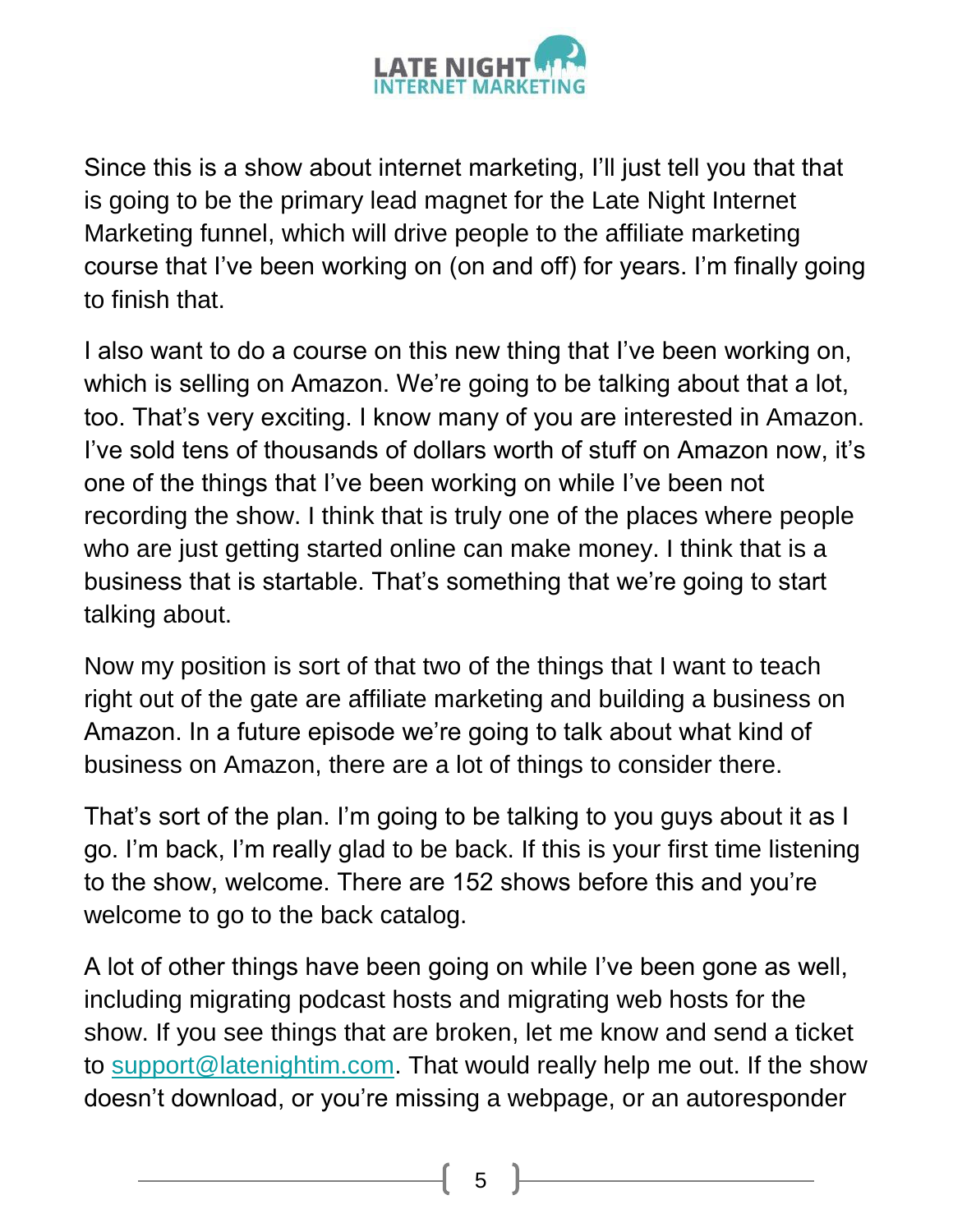

link doesn't work, just let me know. My team is working through that. This website has been going since 2007, so whenever things move sometimes things break. Let me know what's going on there and I will absolutely help you out. I try to answer each and every email as quickly as I possibly can.

With that, I'd like to talk to you a little bit about what I think about affirmations…

#### *The Power of Affirmations*

As part of the Free the Dream, Cliff revealed what he actually does to achieve his goals. If you know much about what Cliff has been able to accomplish, it has been quite impressive.

This is a guy who left his career in insurance, built a business around podcasting that grew to multiples hundreds of thousands of dollars per year, realized as part of that business that what really got him excited was helping people do something more than plug wires together. He's gotten more interested about not the wiring for the podcast, but the wiring for people's brains to help them achieve their business goals, whatever they are, not even necessarily involving a podcast. He's transitioned his business over to helping people accomplish that. He has done many of what he calls next level workshops, where he invites groups of people into his home. He has a home studio in his basement where he's able to teach classes.

His dream long term, as he's expressed publicly, is to be able to scale this to big rooms full of people, hundreds or thousands, maybe even 10,000 people in a room, that are at his conference to get their lives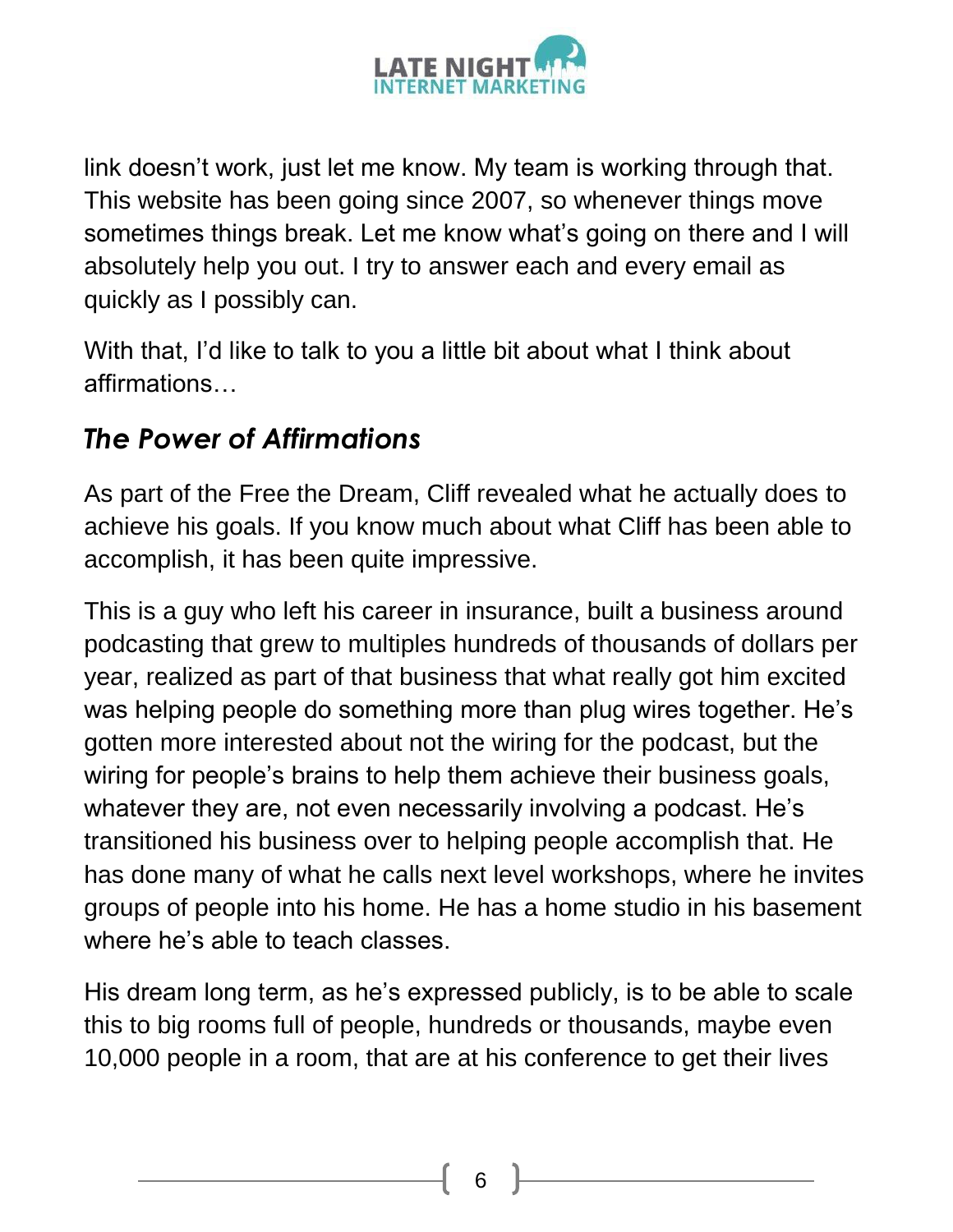

changed. That happened. Step 0 of that happened at the Free the Dream Conference in Franklin, Tennessee.

It was one of the  $-$  if not 'the'  $-$  best run conferences that I've ever been to. The production company and the level of preparation that Cliff got to in order to pull that thing off was truly amazing. The venue was outstanding, it was an old factory in Franklin, Tennessee. It was just a first-class thing with an enormous amount of amazing content.

If you didn't get to go, don't despair. Cliff has a virtual ticket available where you'll be able to see all of the sessions that were given at that workshop. If that is something that interests you, I encourage you to go over to **FreetheDream.live.** It's not an affiliate link or anything, it's just something that I really believe in. When the virtual ticket is available towards the end of September, it will appear there. When it comes out, I will also mention it again. There were a lot of good sessions. Amazing speakers were there; Aaron Walker, Dan Miller, Ken Davis, and of course Cliff did seven sessions while we were there. Stephanie did a session, I was on stage for awhile interviewing Stephanie. Leslie Samuel was the MC and host for the event. It was pretty amazing.

During the event, as Cliff was going through things, one of the things that he talked about were these affirmations that he does. Cliff is incredibly transparent, he actually published the entire list of affirmations that he goes through. It's a massive list.

I'm a child of the '70s, as you guys know, I was born in 1968, I'm 50 years old this year. To me, even though I believe in the power of the subconscious mind and a lot of the things that we've talked about on this show, affirmations feel to me a little bit like – I don't know, I guess my opinion is jaded by the Saturday Night Live skit of [Stuart Smalley,](https://en.wikipedia.org/wiki/Stuart_Smalley) "I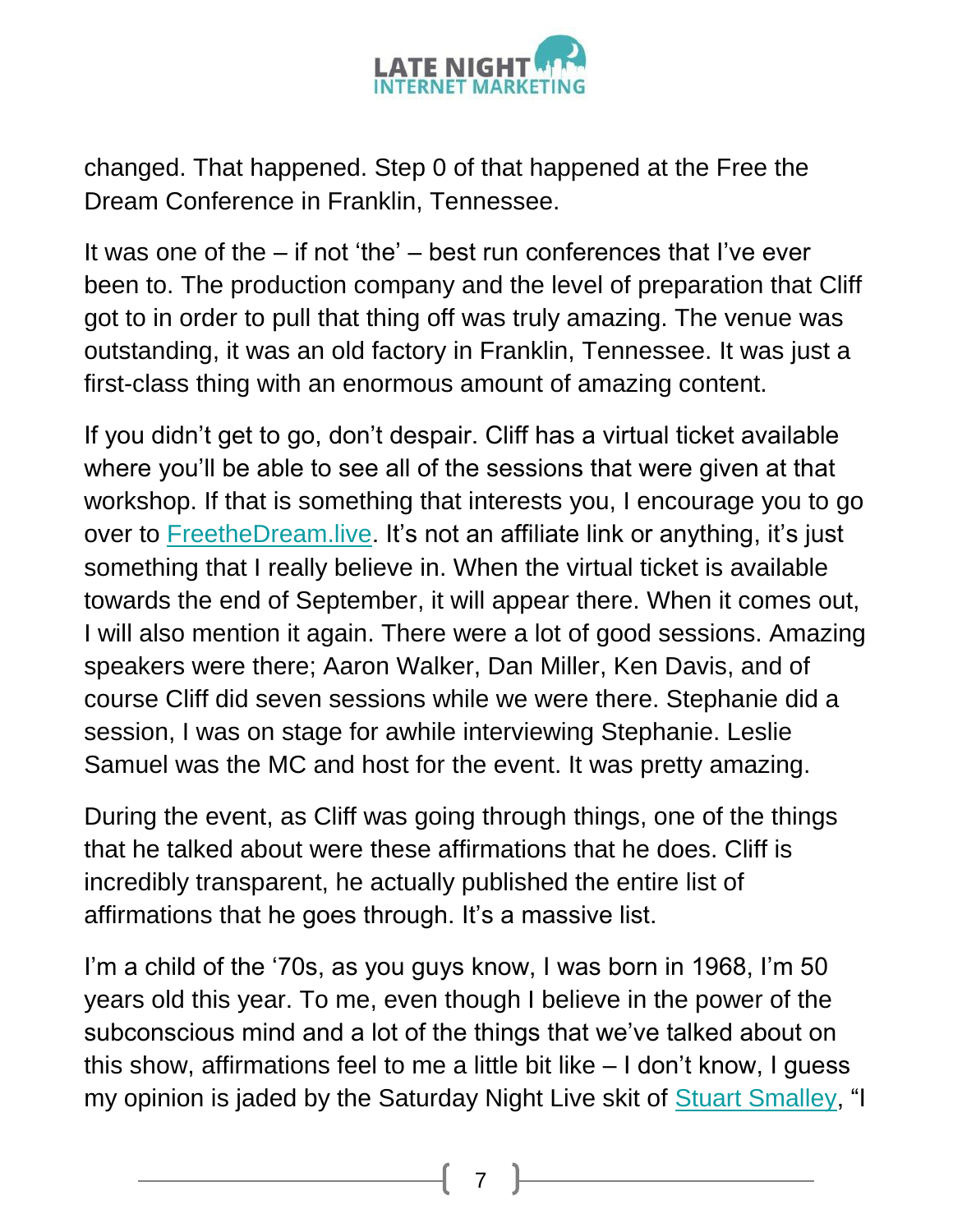

am good enough, I am strong enough, and gosh darn it people like me." That's what I think of.

I find it a little bit difficult to take these things seriously. This is another thing that talks about in the Free the Dream conference. This is a belief system problem that I have. You color things and do things based on your beliefs. If I believe that affirmations are effective or if I don't, they probably are whichever way I believe. It's one of those kinds of things where I don't know how I could fairly evaluate these things if I've already made my mind up about it.

So, I did some research. It turns out real psychologists have done real work on these things. I found two interesting studies. One study by Carnegie Mellon, which Carnegie Mellon is legit, this is a serious university. They did a pretty serious study in 2013 where they actually talked about taking kids and putting them under stress – some kind of testing stress, not like actual dangerous stress, but putting them in a testing environment – splitting the groups into groups that did positive affirmations and groups that didn't and measuring their test scores. It turns out that self-affirmation had an affect on people's ability to solve problems under pressure.

They showed data in this Carnegie Mellon study that showed that people were actually able to perform better as a result of affirmations. That's pretty interesting. That starts to change my belief system. I'm an engineer, so data helps me understand what might or might not be possible.

I think that affirmations are kind of an interesting thing that I'm going to give a try. The other reason to give it a try is because Cliff – who I know, like, and trust – swears by these affirmations. He has an app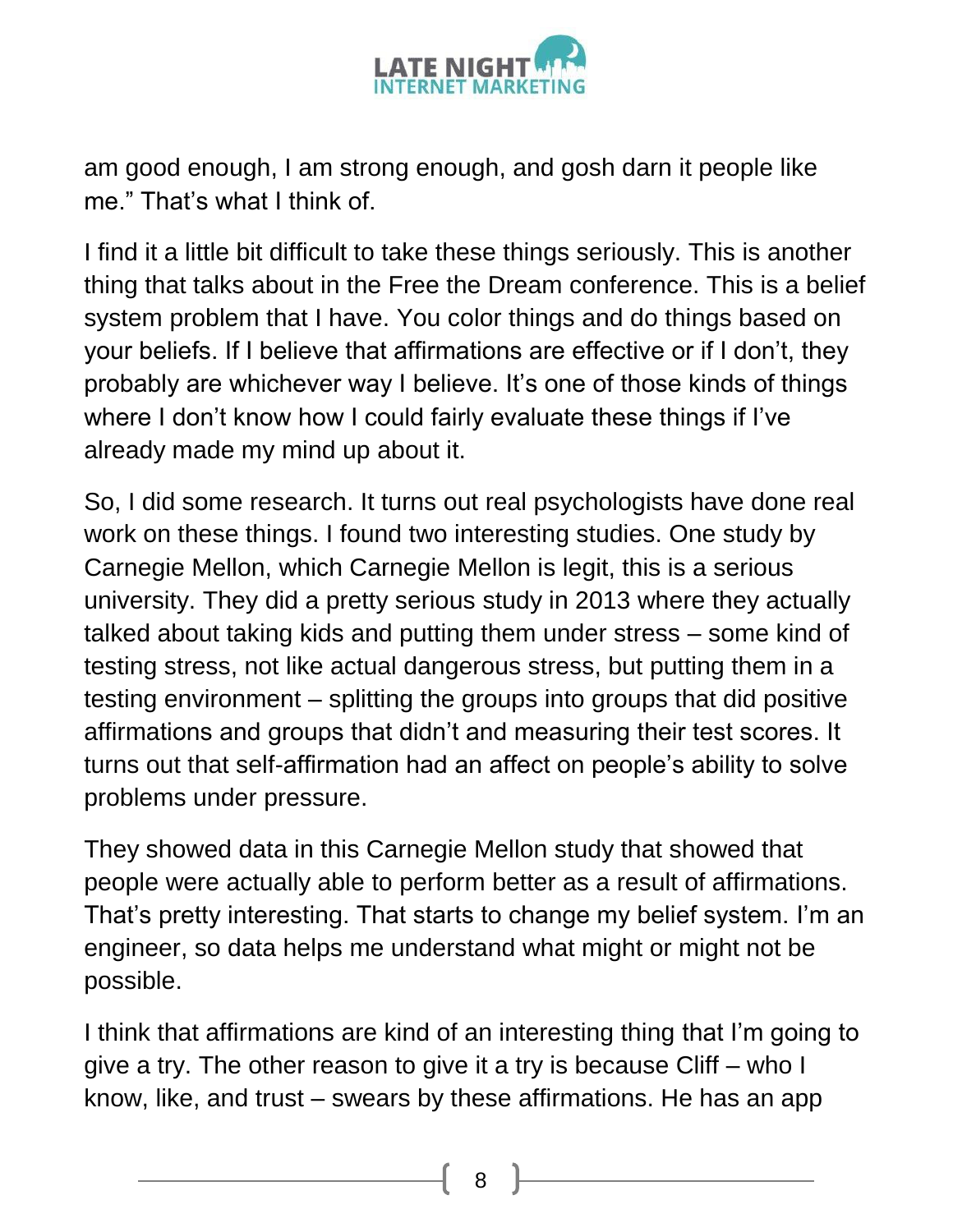

that he uses, actually. This is another thing that people have suggested helps as well. This idea that just writing the affirmations down and reading them silently is one thing, saying them aloud is another, but listening to yourself say them is yet another thing as well. That's what Cliff does, he has an app that he uses called [ThinkUp.](http://thinkup.me/) ThinkUp is an app where you can record these affirmations and you can listen to them every morning or multiple times a day.

The question is; **what should these affirmations be?** I come at this from a couple of different perspectives. You can Google 'positive affirmations' and you can get lists of affirmations for your consideration, but in general what I think of when I think of these kinds of affirmations are things where you are describing yourself in a way that is a desired state.

"I am a person who eats right and takes care of my body." That is my desired state. Is that absolutely true for me right now at the moment? Not all of the time. But, that is the state that I desire.

It turns out that there is some evidence that suggests if you convince that that's who you are through the use of these affirmations, your subconscious mind, and I think also because these things are top of mind, you're saying these to yourself every day, you'll start to change your behavior in small ways. Your subconscious mind will look for ways to comply to bring yourself, as Cliff describes, into integrity with the things that you're saying. Your subconscious mind sort of doesn't know the difference between an affirmation that is going to be true in the future and something that you're talking about today.

It's like the old thing from sports. Jack Nicholas used to talk about this all the time. If you are a golfer and you say to yourself, "I can't hit it in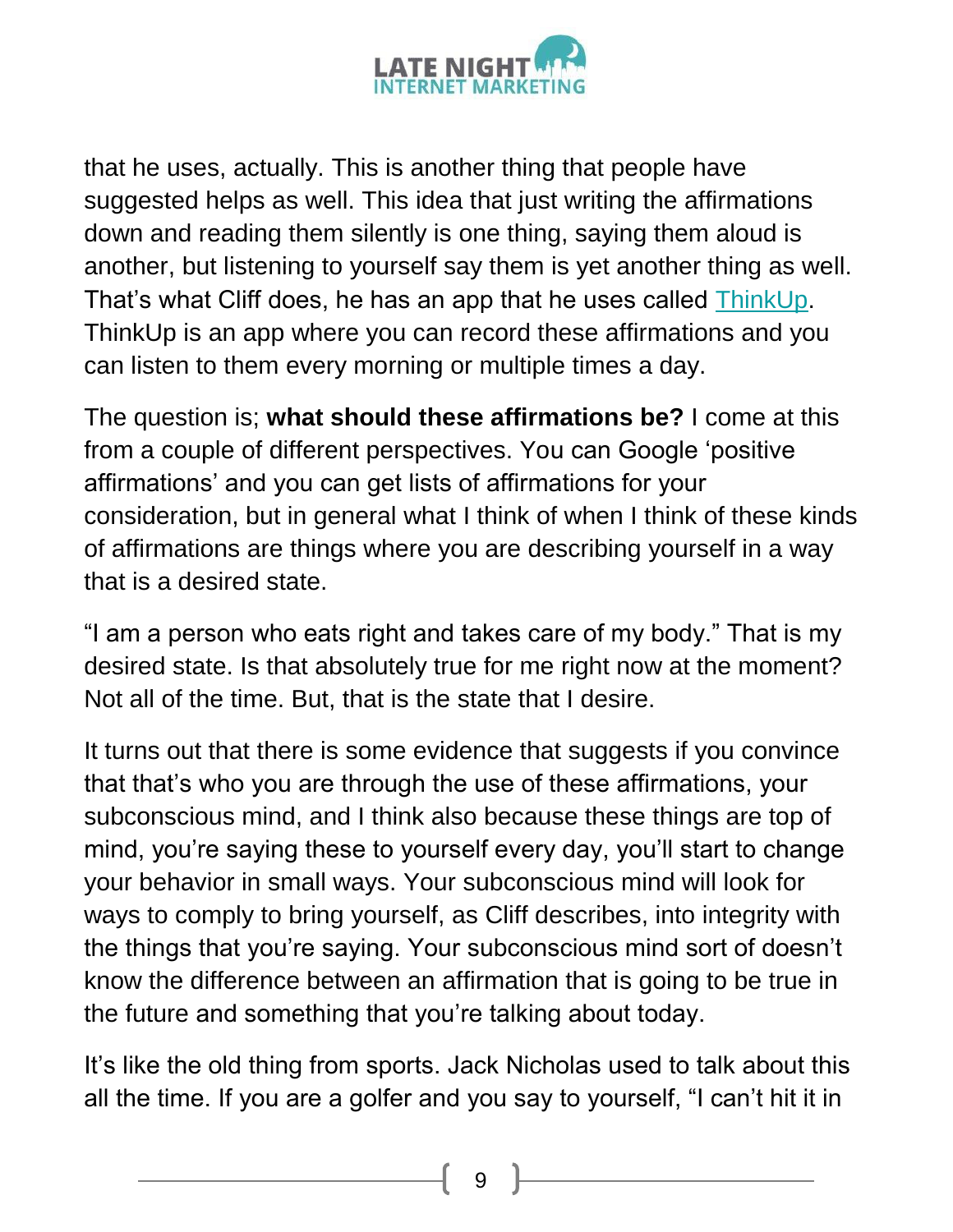

the water. Don't hit it in the water. I have to be careful about the water," all your subconscious mind hears is water and you'll hit it into the water. If instead you focus on actually hitting the green and you put that image of the green in your mind instead of the image of the water, you're more likely to hit the green. This is the idea of visualization. All elite athletes visualize themselves achieving some goal, some behavior, that they're trying to get to.

I think affirmations are a lot like that. If you put that in front of yourself, those are the kinds of things that you're going to achieve. What should you have affirmations about. Cliff goes through this in his course, but for me I'm not going to start with 60 or 70 affirmations, however many Cliff has. I'm going to start with affirmations that are around the things that I'm struggling with the most right now.

One of the affirmations that I want to really drive home is affirmations around health and fitness. I've made some progress recently; I'm eating a lot better, I've lost some weight. I want to keep that going, so I'm definitely going to create some affirmations around the idea that I eat well, I take care of my body, I don't eat junk, I don't eat sugar, I get exercise every day.

Those sorts of affirmations are the kinds of things that I want to create for myself, that I am creating for myself. I'm doing that with the goal of making further gains in health. I want to create an image of myself in my mind that I have to come into compliance with. I have to reach integrity with my own self-image.

The other thing that I want to work on is this idea of following through on the commitments that I make to myself with regard to business. These are all the things that I've just described to you; this new lead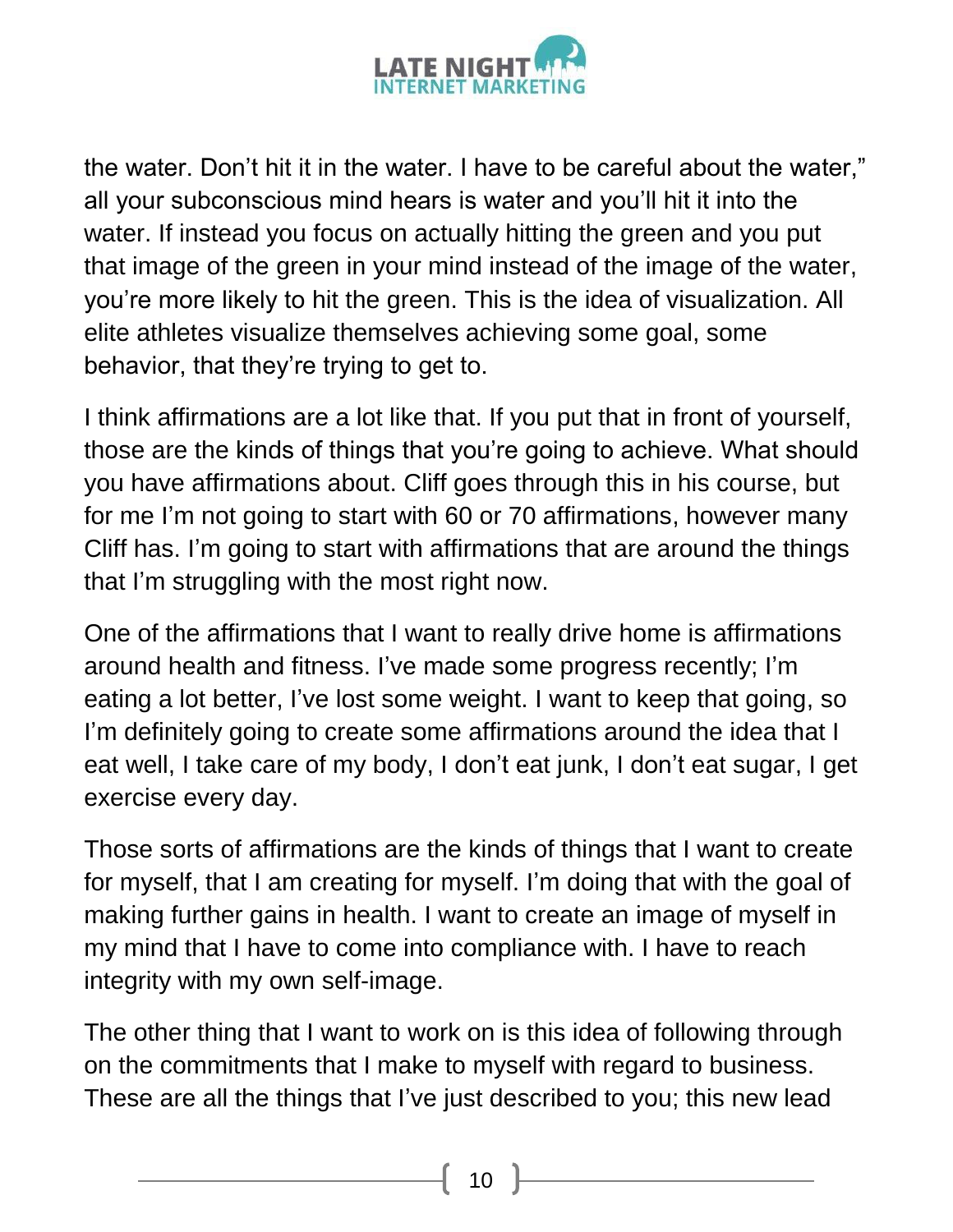

magnet, the new course that I've been talking about for a long time and have never been able to finish, all of the stuff.

You may be like me and you may have these things in your life that you've been struggling with forever. I don't know how you are, but you hear people that are "successful" – guy with a podcast, whatever, and I've certainly had some success – and you imagine that everything is absolutely just perfect. I'm here to tell you that no it's not. I have things that I've been struggling to do for years that I have not yet accomplished that I really want to accomplish. I'm guessing that's the same for you.

One of the strategies that I'm going to employ is this [ThinkUp app](http://thinkup.me/) and I'm going to work on that and I'm going to report back to you on how that is going and what those affirmations look like. I'll probably even publish those affirmations. My goal for this week is to get those done.

When we were in Franklin, Tennessee I committed to myself that I was going to do that this week as one of my goals. This week is not yet over. I've started on them, but I haven't finished yet, I still have some work to do there. That's sort of where I am on that and that's very exciting.

That's what's going on in the affirmation space, that's what happened in Franklin, Tennessee. If you want to know more about this sort of thing, I encourage you to go to [FreetheDream.live](http://freethedream.live/) to check it out. Again, not an affiliate link.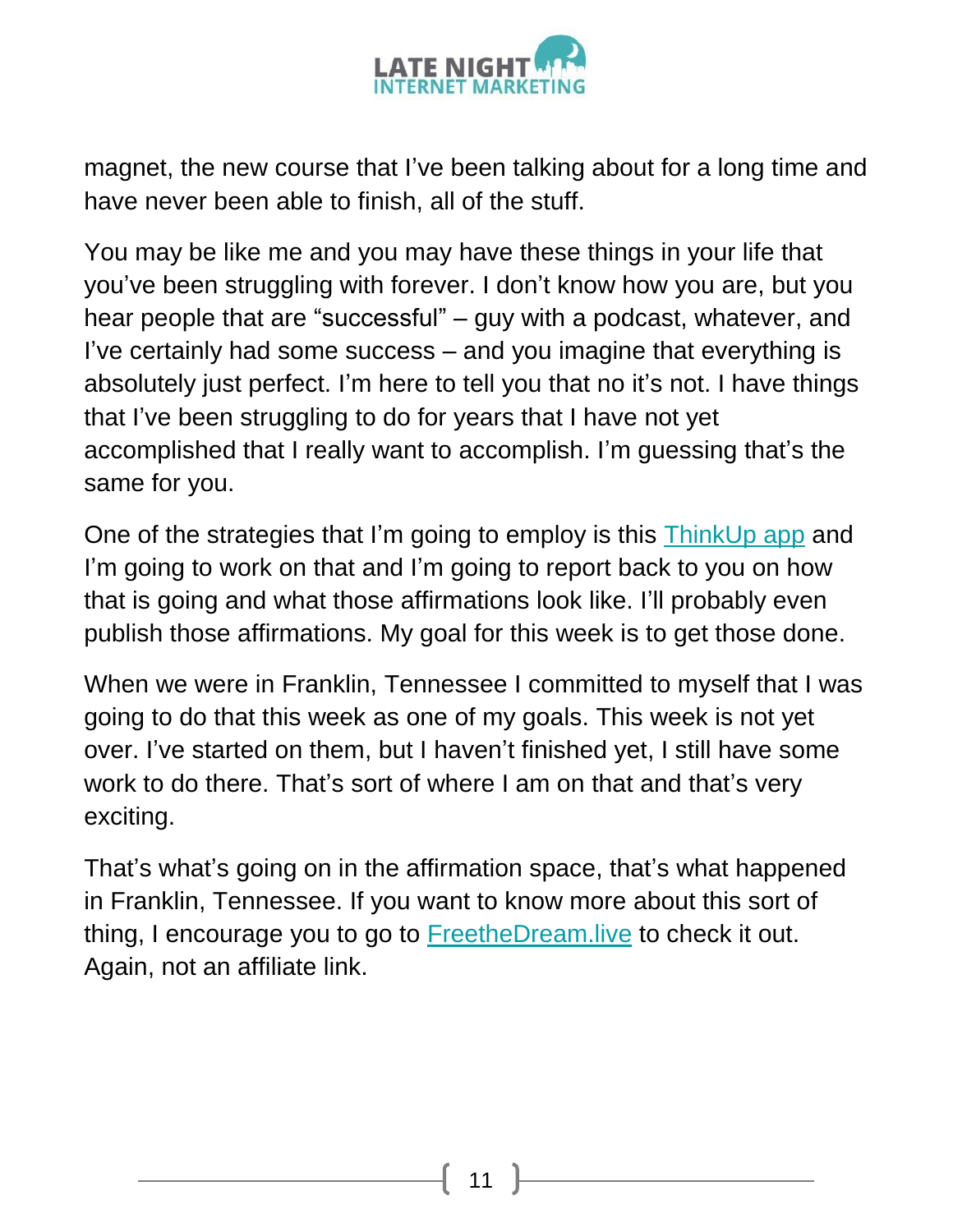

#### *Wrapping Things Up…*

In the meantime, I'm going to be getting back into the habit of publishing this podcast every Thursday. I would love it if you would share this podcast, rate it in iTunes, and do whatever you can to let everybody who you think might be interested know that I am back on the air. That really gives me juice and makes me go.

Until then, I'll be seeing you soon. Next week we'll talk about this Amazon thing that I've been working on and what's going on with that. I want to tell you about the different kinds of Amazon businesses and what I've been working on. It's been a very exciting journey and I think you'll find it very interesting.

Until that time, get something done on your business this week and think about affirmations. One of the things that I want to leave you with at the end of every episode is something that I want you to consider going to do, some actionable takeaway thing. Definitely there are two things that I want you to do this week.

One, think about some positive self-talk, some affirmations. Do some reading about affirmations. Try to imagine what those would look like and understand what you might wake up every morning and say to yourself that would put you in the right frame of mind to be successful in your business.

The second thing I want you to do is to go over and check out [FreetheDream.live,](http://freethedream.live/) look at that content, and think about following Cliff and hearing some of his message about positive mental image.

*That's all for me. Until next week….*